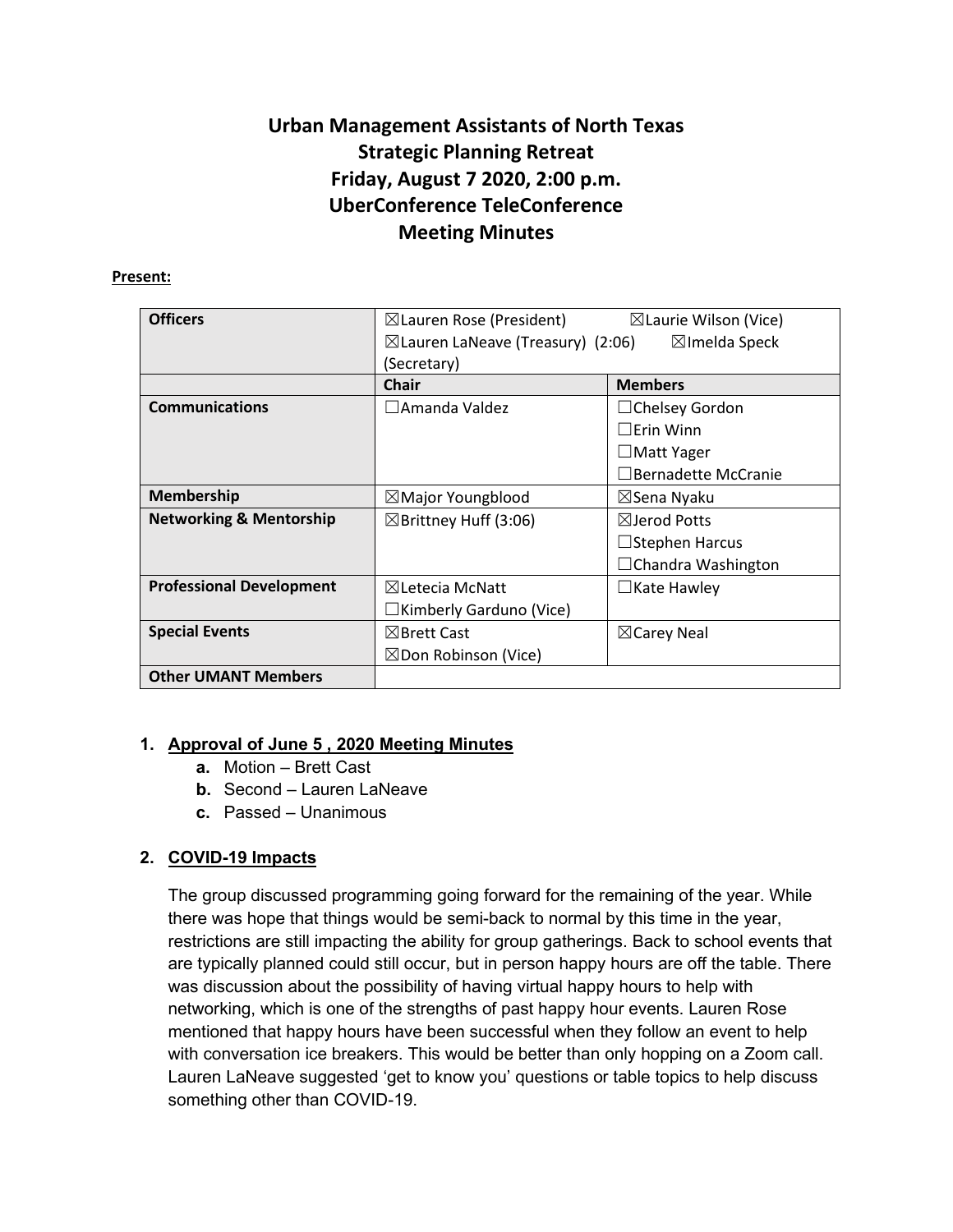Brittney said she can adapt the Back to School event to be one virtual event for all 3 schools. She asked for assistance with table topics and Don said he can help cohost. They will be looking for a date in September on a Thursday or Friday. Will submit a program to the Executive Team by August  $25<sup>th</sup>$ .

Lauren R. suggested one table topic of "things I wish they would have taught me in my MPA program." There was also a suggestion to tie in the scholarship.

3. Scholarship

Pushing the application deadline to September  $18<sup>th</sup>$ . Finalists will be notified by September 25<sup>th</sup> and recognize winners at 1 day Conference. Application went up on august  $7<sup>th</sup>$ . Since there is not Wine and Dine this year, will need to develop a way to bring in NCTCMA into One Day Conference and Scholarship award when recognizing winner(s).

Lauren R. noted that she hopes the group looks at 2 rounds of scholarship next year and moving forward as there is plenty in the scholarship fund and it would help to promote the core values of UMANT.

4. Election Process

Nominations are open and deadline of August  $15<sup>th</sup>$ , set by the bylaws, is approaching. Nominees can digitally sign the petition and the process is online.

5. End of Year event

Brittney will head up the development of the End of Year Event and will determine in the coming months if it will be virtual or meet in person depending on current restrictions. At this time, would need approval for outdoor events. Letecia suggested to pick a date and work back from there and assess as we get closer to the date.

# **6. Committee Updates**

#### **Networking & Mentorship**

All 3 Universities will be included in 1 virtual happy hour and will announce scholarship application. Thinking to create a signature drink for each school to help bring a fun aspect to the virtual happy hour.

# **Professional Development**

The 101 Series in Little Elm went very well. Committee will look to November for the next event.